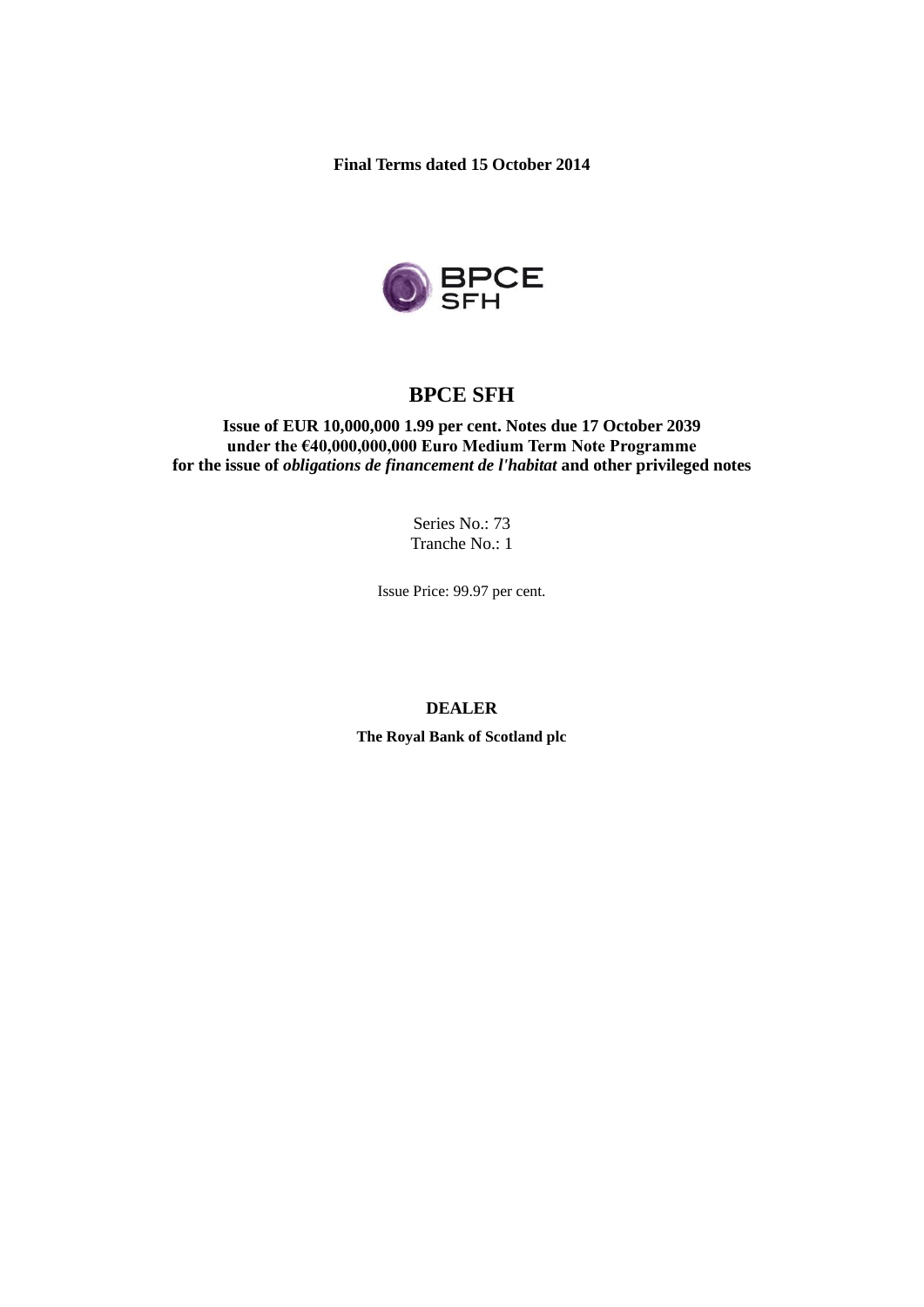#### **PART A - CONTRACTUAL TERMS**

Terms used herein shall be deemed to be defined as such for the purposes of the Conditions set forth in the base prospectus dated 7 May 2014 which received visa No. 14-186 from the *Autorité des marchés financiers* (the "**AMF**") on 7 May 2014 as supplemented by the supplement dated 12 September 2014 which received visa No. 14-497 from the AMF on 12 September 2014 (together, the "**Base Prospectus**") which together constitute a base prospectus for the purposes of the Prospectus Directive (as defined below).

This document constitutes the final terms (the "**Final Terms**") relating to the notes described herein (the "**Notes**") for the purposes of Article 5.4 of the Prospectus Directive and must be read in conjunction with such Base Prospectus. Full information on the Issuer and the offer of the Notes is only available on the basis of the combination of these Final Terms and the Base Prospectus. The Base Prospectus and these Final Terms are available for viewing on the websites of BPCE (www.bpce.fr) and of the AMF (www.amf-france.org) and during normal business hours at the registered office of the Issuer and at the specified office of the Paying Agent(s) where copies may be obtained.

"**Prospectus Directive**" means Directive 2003/71/EC of the European Parliament and of the Council of 4 November 2003 (as amended, including by the 2010 PD Amending Directive, to the extent implemented in the relevant Member State of the European Economic Area which has implemented the Prospectus Directive (each a "**Relevant Member State**")), and includes any relevant implementing measure of the Prospectus Directive in each Relevant Member State, and "**2010 PD Amending Directive**" means Directive 2010/73/EU of the European Parliament and of the Council of 24 November 2010 and includes any relevant implementing measure of the 2010 PD Amending Directive.

| 1.  | (i)                                       | <b>Series Number:</b>                      | 73                                                                                                                                                                            |
|-----|-------------------------------------------|--------------------------------------------|-------------------------------------------------------------------------------------------------------------------------------------------------------------------------------|
|     | (ii)                                      | <b>Tranche Number:</b>                     | 1                                                                                                                                                                             |
|     | (iii)                                     | which Notes become<br>Date on<br>fungible: | Not Applicable                                                                                                                                                                |
| 2.  |                                           | <b>Specified Currency:</b>                 | Euro ("EUR")                                                                                                                                                                  |
| 3.  | <b>Aggregate Nominal Amount of Notes:</b> |                                            |                                                                                                                                                                               |
|     | (i)                                       | Series:                                    | EUR 10,000,000                                                                                                                                                                |
|     | (ii)                                      | Tranche:                                   | EUR 10,000,000                                                                                                                                                                |
| 4.  | <b>Issue Price:</b>                       |                                            | 99.97 per cent. of the Aggregate Nominal Amount of<br>the Tranche                                                                                                             |
| 5.  |                                           | <b>Specified Denomination(s):</b>          | EUR 100,000                                                                                                                                                                   |
| 6.  | (i)                                       | <b>Issue Date:</b>                         | 17 October 2014                                                                                                                                                               |
|     | (ii)                                      | <b>Interest Commencement Date:</b>         | <b>Issue Date</b>                                                                                                                                                             |
| 7.  |                                           | <b>Final Maturity Date:</b>                | 17 October 2039                                                                                                                                                               |
| 8.  | <b>Interest Basis:</b>                    |                                            | 1.99 per cent. Fixed Rate                                                                                                                                                     |
|     |                                           |                                            | (further particulars specified below)                                                                                                                                         |
| 9.  | <b>Redemption/Payment Basis:</b>          |                                            | Subject to any purchase and cancellation or early<br>redemption, the Notes will be redeemed on the Final<br>Maturity Date at 100 per cent. of the Aggregate<br>Nominal Amount |
| 10. |                                           | <b>Change of Interest Basis:</b>           | Not Applicable                                                                                                                                                                |
| 11. |                                           | <b>Put/Call Options:</b>                   | Not Applicable                                                                                                                                                                |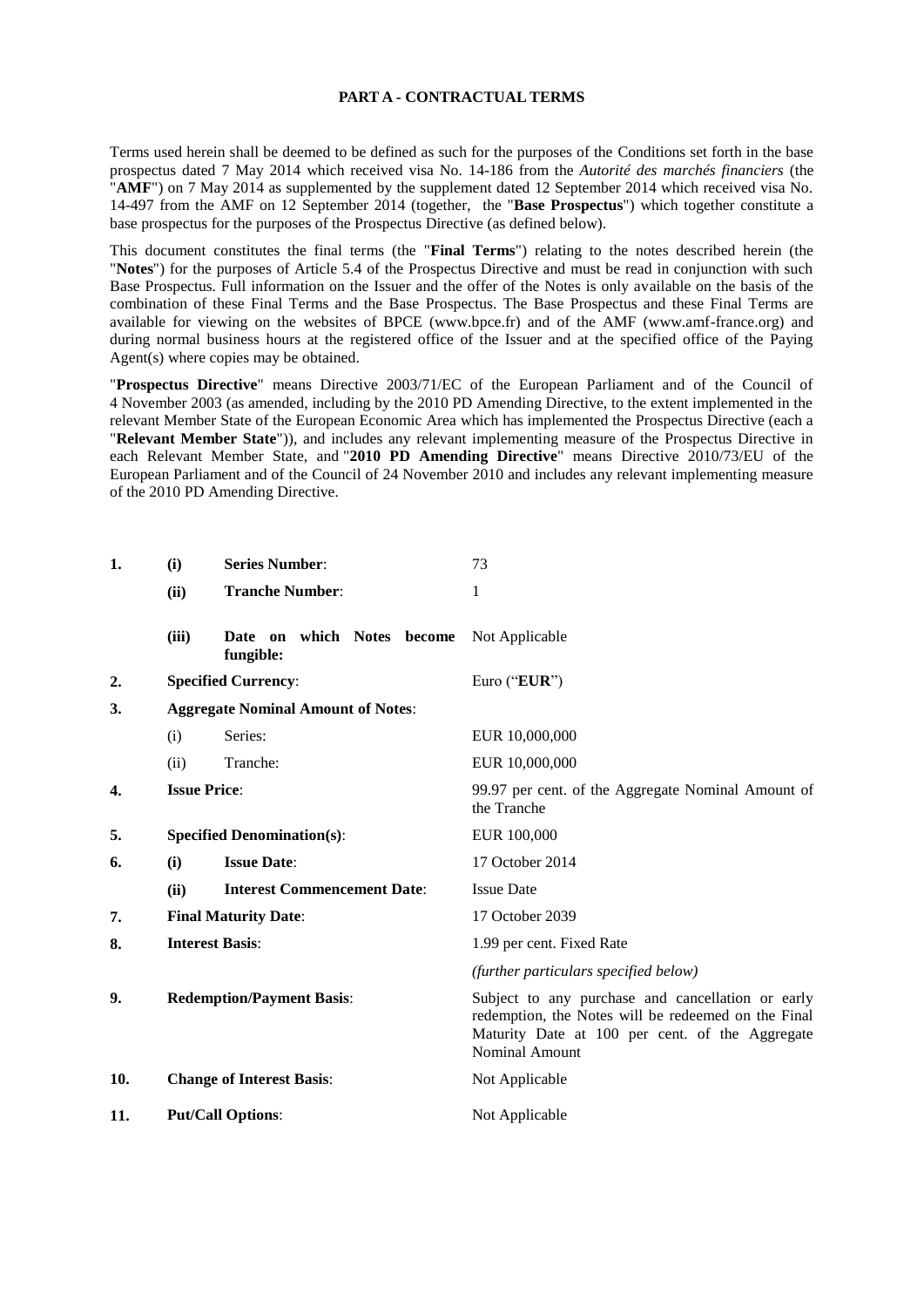**12. Date of corporate authorisations for issuance of Notes obtained**:

Decisions of the *Conseil d'administration* (Board of Directors) of the Issuer (i) dated 19 December 2013 authorising the issue of *obligations de financement de l'habitat* and other resources benefiting from the *privilège* referred to in Article L.513-11 of the French Monetary and Financial Code (*Code monétaire et financier*) up to  $\epsilon$ 7,000,000,000 for the period beginning on 1 January 2014 and ending on 31 December 2014 and (ii) dated 26 August 2014 authorising the quarterly programme of borrowings benefiting from such *privilège* up to €3,000,000,000 for the fourth quarter of 2014.

#### **PROVISIONS RELATING TO INTEREST (IF ANY) PAYABLE**

| 13. | <b>Fixed Rate Notes Provisions:</b> |                                                  | Applicable                                                                                                                   |
|-----|-------------------------------------|--------------------------------------------------|------------------------------------------------------------------------------------------------------------------------------|
|     | (i)                                 | Rate of Interest:                                | 1.99 per cent. <i>per annum</i> payable annually in arrear                                                                   |
|     | (ii)                                | Interest Payment Date(s):                        | 17 October in each year up to and including the Final<br><b>Maturity Date</b>                                                |
|     | (iii)                               | Fixed Coupon Amount(s):                          | Rate of Interest x Specified Denomination x Day<br>Count Fraction (i.e. EUR 1,990 per EUR 100,000<br>Specified Denomination) |
|     | (iv)                                | Broken Amount(s):                                | Not Applicable                                                                                                               |
|     | (v)                                 | Count Fraction<br>(Condition)<br>Day<br>$5(a)$ : | Actual/Actual-ICMA                                                                                                           |
|     | (vi)                                | <b>Determination Dates:</b>                      | 17 October in each year                                                                                                      |
| 14. |                                     | <b>Floating Rate Notes Provisions:</b>           | Not Applicable                                                                                                               |
| 15. |                                     | <b>Zero Coupon Notes Provisions</b>              | Not Applicable                                                                                                               |

# **PROVISIONS RELATING TO REDEMPTION**

| 16. | <b>Call Option:</b>                                                                                               | Not Applicable                         |
|-----|-------------------------------------------------------------------------------------------------------------------|----------------------------------------|
| 17. | <b>Put Option:</b>                                                                                                | Not Applicable                         |
| 18. | <b>Final Redemption Amount of each Note:</b>                                                                      | EUR 100,000 per Specified Denomination |
| 19. | <b>Redemption by Instalment:</b>                                                                                  | Not Applicable                         |
| 20. | <b>Early Redemption Amount:</b>                                                                                   |                                        |
|     | Early Redemption Amount(s) of each Note<br>payable on early redemption as set out in the<br>Terms and Conditions: | EUR 100,000 per Specified Denomination |

**21. Purchases (Condition 6(h)):** The Notes purchased may be held and resold as set out in the Terms and Conditions

# **GENERAL PROVISIONS APPLICABLE TO THE NOTES**

| 22. | <b>Governing law:</b><br><b>Form of Notes:</b> |                               | French law<br>Dematerialised Notes |  |
|-----|------------------------------------------------|-------------------------------|------------------------------------|--|
| 23. |                                                |                               |                                    |  |
|     | (i)                                            | Form of Dematerialised Notes: | Bearer form <i>(au porteur)</i>    |  |
|     | (i)                                            | <b>Registration Agent:</b>    | Not Applicable                     |  |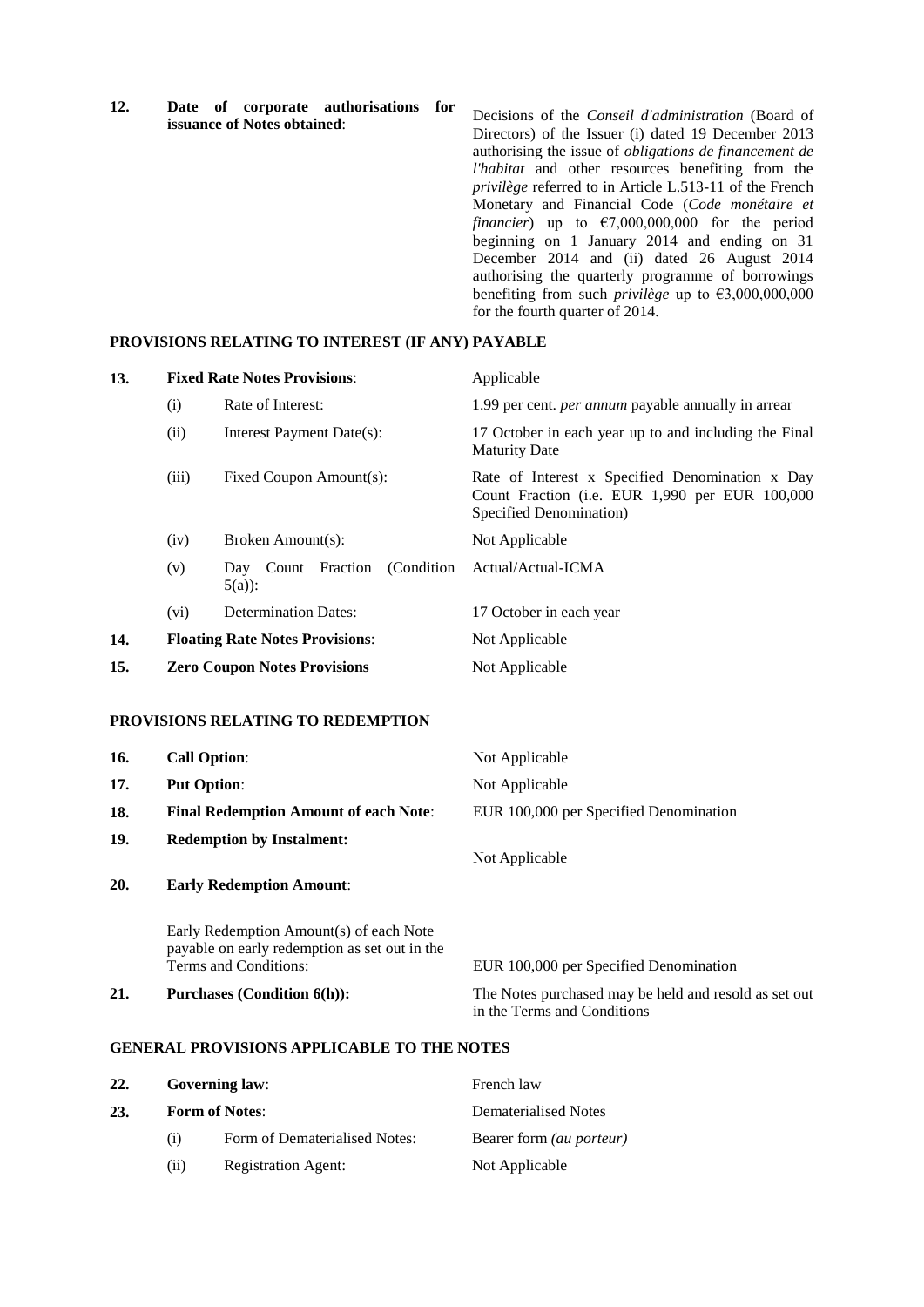| (iii) | Temporary Global Certificate: |  |  |
|-------|-------------------------------|--|--|
|-------|-------------------------------|--|--|

- **24. Financial Centre(s) or other special provisions relating to payment dates for the purposes of Condition 7(g)**:
- **25. Talons for future Coupons or Receipts to be attached to Definitive Materialised Notes (and dates on which such Talons mature)**:

Not Applicable

Not Applicable

Not Applicable.

**26.** *Masse*: Contractual Masse shall apply

The initial Representative will be: Mr Sylvain Thomazo 20, rue Victor Bart 78000 Versailles France

Name and address of the alternate Representative:

Sandrine d'Haussy 69, avenue Gambetta 94100 Saint Maur des Fosses France

# **GENERAL**

The aggregate principal amount of Notes issued has been translated into Euro at the rate of [●] per cent. producing a sum of: Not Applicable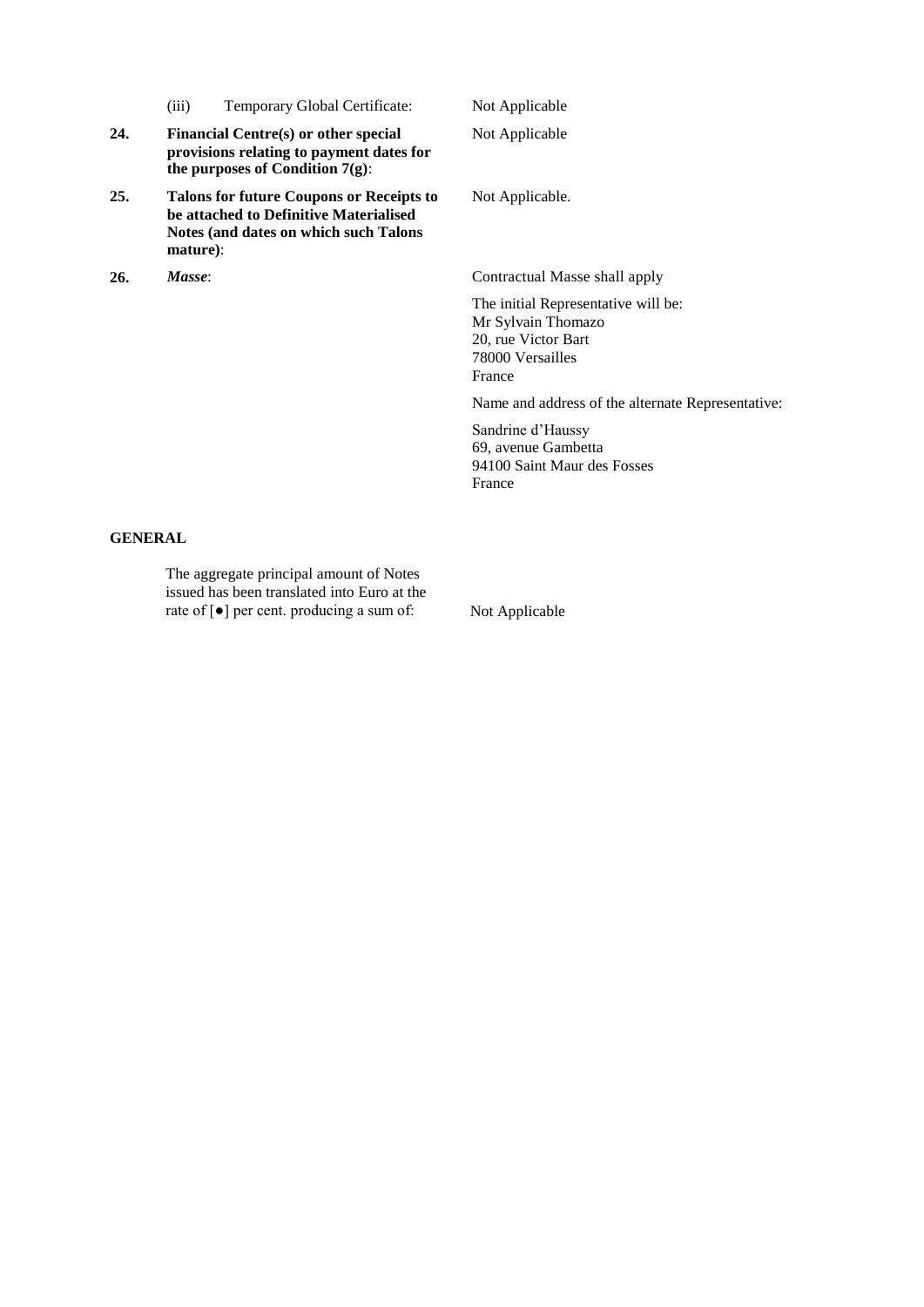# **RESPONSIBILITY**

I accept responsibility for the information contained in these Final Terms.

Signed on behalf of BPCE SFH:

By: Jean-Philippe Berthaut, *Directeur Générale Délégué* Duly authorised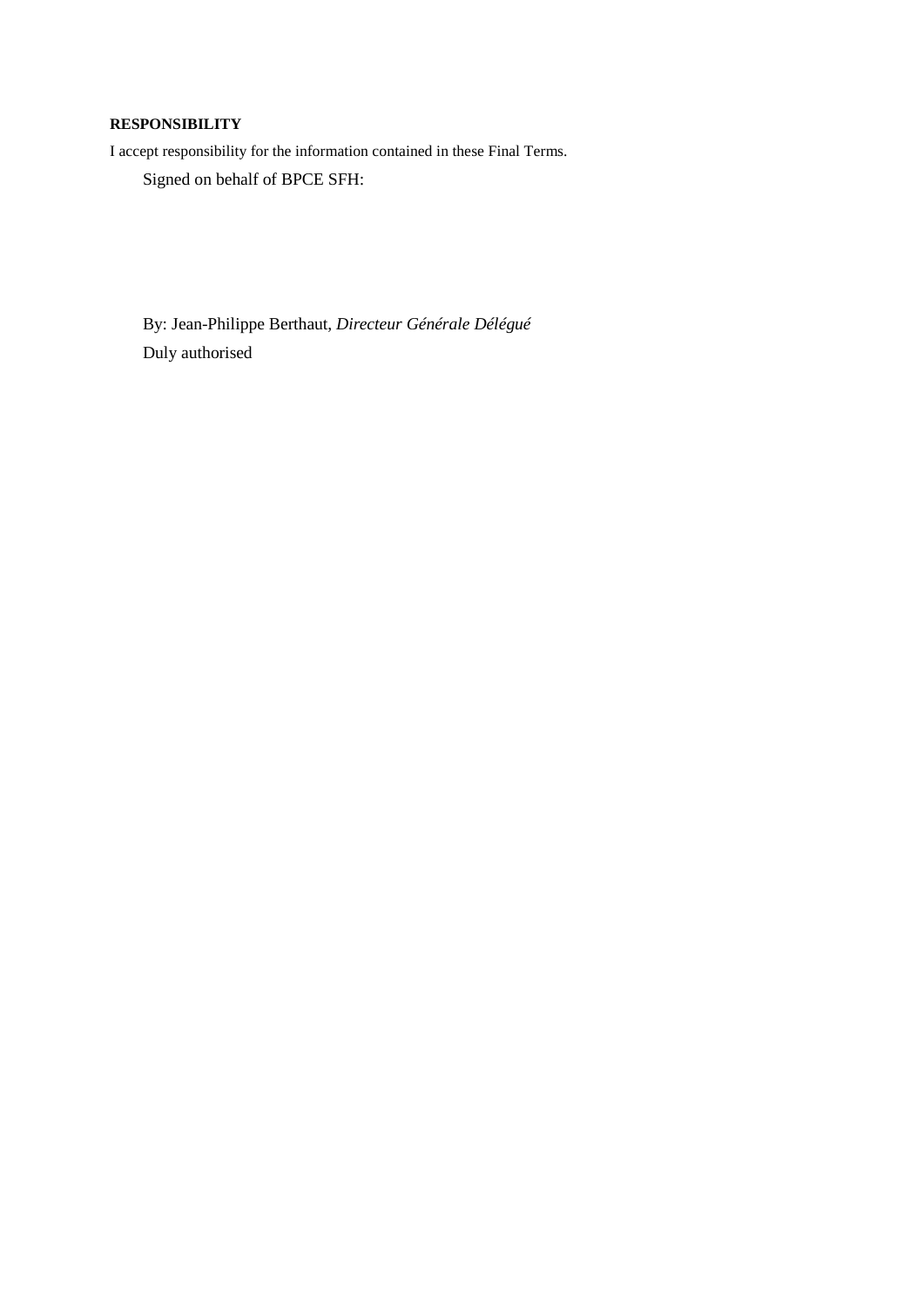# **PART B - OTHER INFORMATION**

#### **1. LISTING AND ADMISSION TO TRADING**

| (i)   | $Listing(s)$ :                                                                                                                                                                                         | <b>Euronext Paris</b>                                                                                                                                                                                                                                                                                                                                                                                                                                                                                                     |
|-------|--------------------------------------------------------------------------------------------------------------------------------------------------------------------------------------------------------|---------------------------------------------------------------------------------------------------------------------------------------------------------------------------------------------------------------------------------------------------------------------------------------------------------------------------------------------------------------------------------------------------------------------------------------------------------------------------------------------------------------------------|
| (ii)  | (a) Admission to trading:                                                                                                                                                                              | Application has been made by the Issuer (or on its<br>behalf) for the Notes to be admitted to trading on<br>Euronext Paris with effect from the Issue Date                                                                                                                                                                                                                                                                                                                                                                |
|       | (b) Regulated Markets or equivalent markets<br>on which, to the knowledge of the Issuer,<br>securities of the same class of the Notes to be<br>admitted to trading are already admitted to<br>trading: | Not Applicable                                                                                                                                                                                                                                                                                                                                                                                                                                                                                                            |
| (iii) | Estimate of total expenses related to<br>admission to trading:                                                                                                                                         | <b>EUR 9,400</b>                                                                                                                                                                                                                                                                                                                                                                                                                                                                                                          |
| 2.    | <b>RATINGS</b>                                                                                                                                                                                         |                                                                                                                                                                                                                                                                                                                                                                                                                                                                                                                           |
|       | Ratings:                                                                                                                                                                                               | The Notes are expected to be rated:                                                                                                                                                                                                                                                                                                                                                                                                                                                                                       |
|       |                                                                                                                                                                                                        | $S\&P: AAA;$                                                                                                                                                                                                                                                                                                                                                                                                                                                                                                              |
|       |                                                                                                                                                                                                        | Moody's: Aaa;                                                                                                                                                                                                                                                                                                                                                                                                                                                                                                             |
|       |                                                                                                                                                                                                        | Each of the above agencies is established in the<br>European Union and has applied for registration under<br>1060/2009<br>Regulation (EC)<br>of the<br>European<br>Parliament and the Council of 16 September 2009 on<br>credit rating agencies, as amended (the "CRA<br><b>Regulation</b> ") and included in the list of registered<br>credit rating agencies published on the website of the<br>European<br>Securities<br>Markets<br>and<br>Authority<br>(www.esma.europa.eu) in accordance with the CRA<br>Regulation. |

# **3. INTERESTS OF NATURAL AND LEGAL PERSONS INVOLVED IN THE ISSUE/OFFER**

Save as discussed in "Subscription and Sale"and "Risk factors – Risks related to the Issuer - Certain conflicts of interest", so far as the Issuer is aware, no person involved in the offer of the Notes has an interest material to the issue/offer".

# **6. FIXED RATE NOTES ONLY - YIELD**

Indication of yield: 1.99 per cent. *per annum*

# **1. OPERATIONAL INFORMATION**

| <b>ISIN</b> Code:                                                          | FR0012222024 |
|----------------------------------------------------------------------------|--------------|
| Common Code:                                                               | 112070958    |
| Depositaries:                                                              |              |
| (a)<br>Euroclear France to act as Central<br>Depositary:                   | Yes          |
| (b)<br>Common Depositary for Euroclear<br>Bank and Clearstream<br>Banking, |              |
| société anonyme:                                                           | No           |